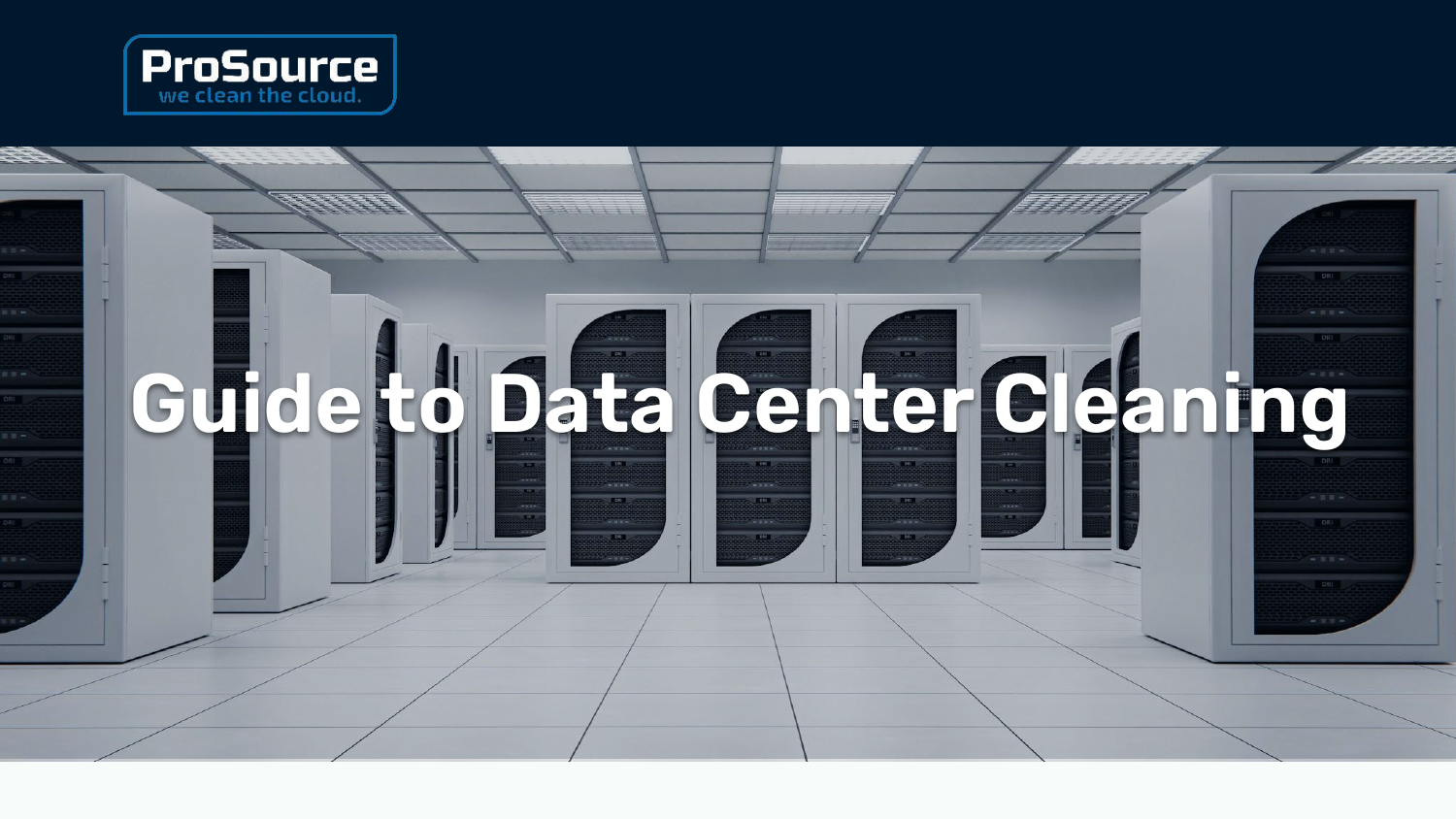# **Why cleaning your data center is important**

**Experts recommend data center cleaning to improve equipment reliability and prevent downtime**



- **Essential maintenance** recommended by hardware manufacturers & ASHRAE
- **Improve reliability** by cleaning & optimizing the environment for servers by minimizing contamination
- **Prevent downtime** by removing contamination build-up through by routine cleaning

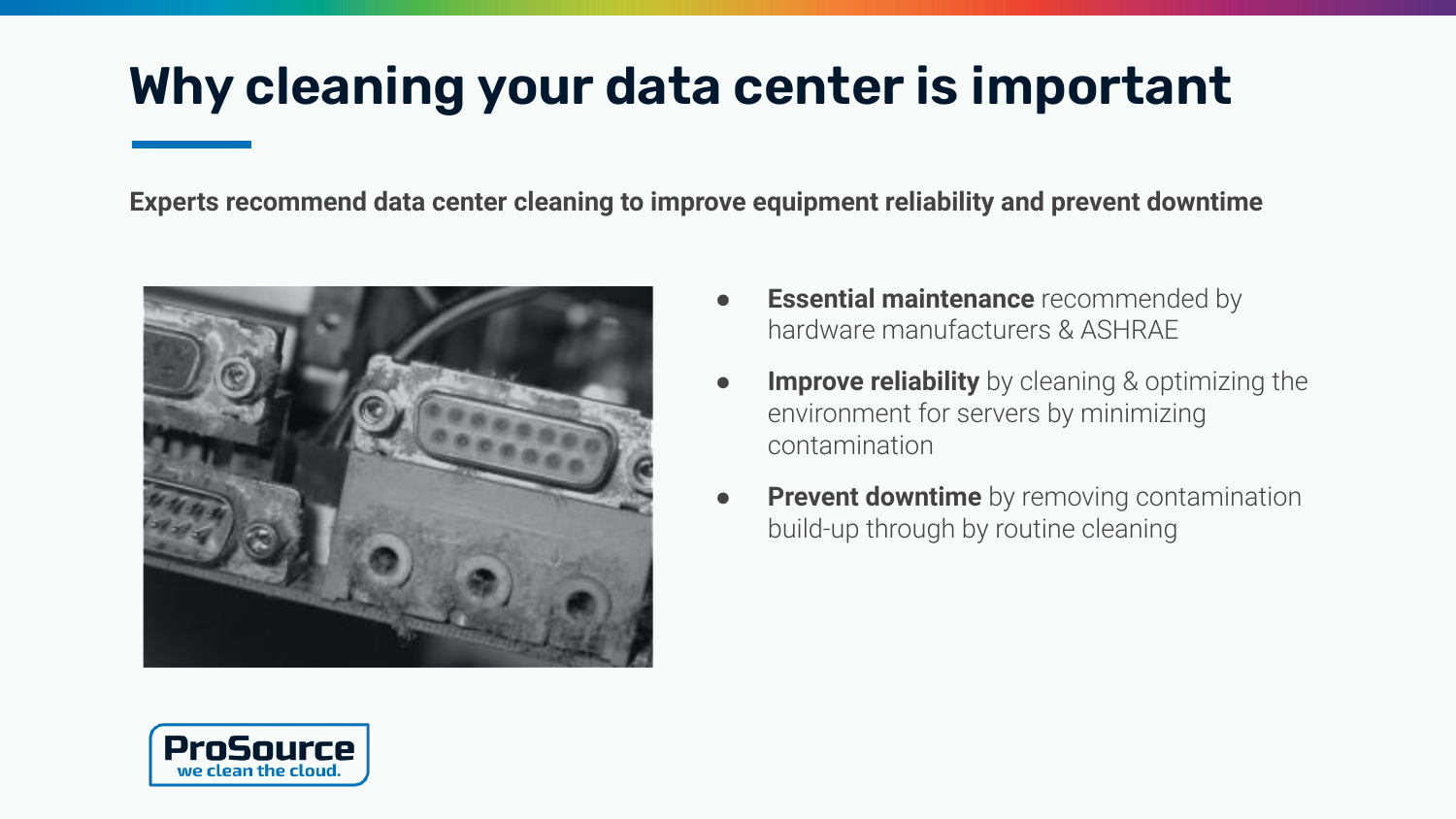## **Contamination sources & effects**

**Hidden contamination is often overlooked and builds up overtime and can result in downtime**



- **Contamination sources** include fine dust, fibers, & ferrous metal that naturally accumulate over time
- **Contaminants are often overlooked** because they're hidden under raised floors & migrate inside servers
- **Contamination builds up** over time in subfloor plenums & inside servers through the cooling systems airflow
- **Effects of contamination** include downtime caused by thermal failure, short circuits, & interconnect interference

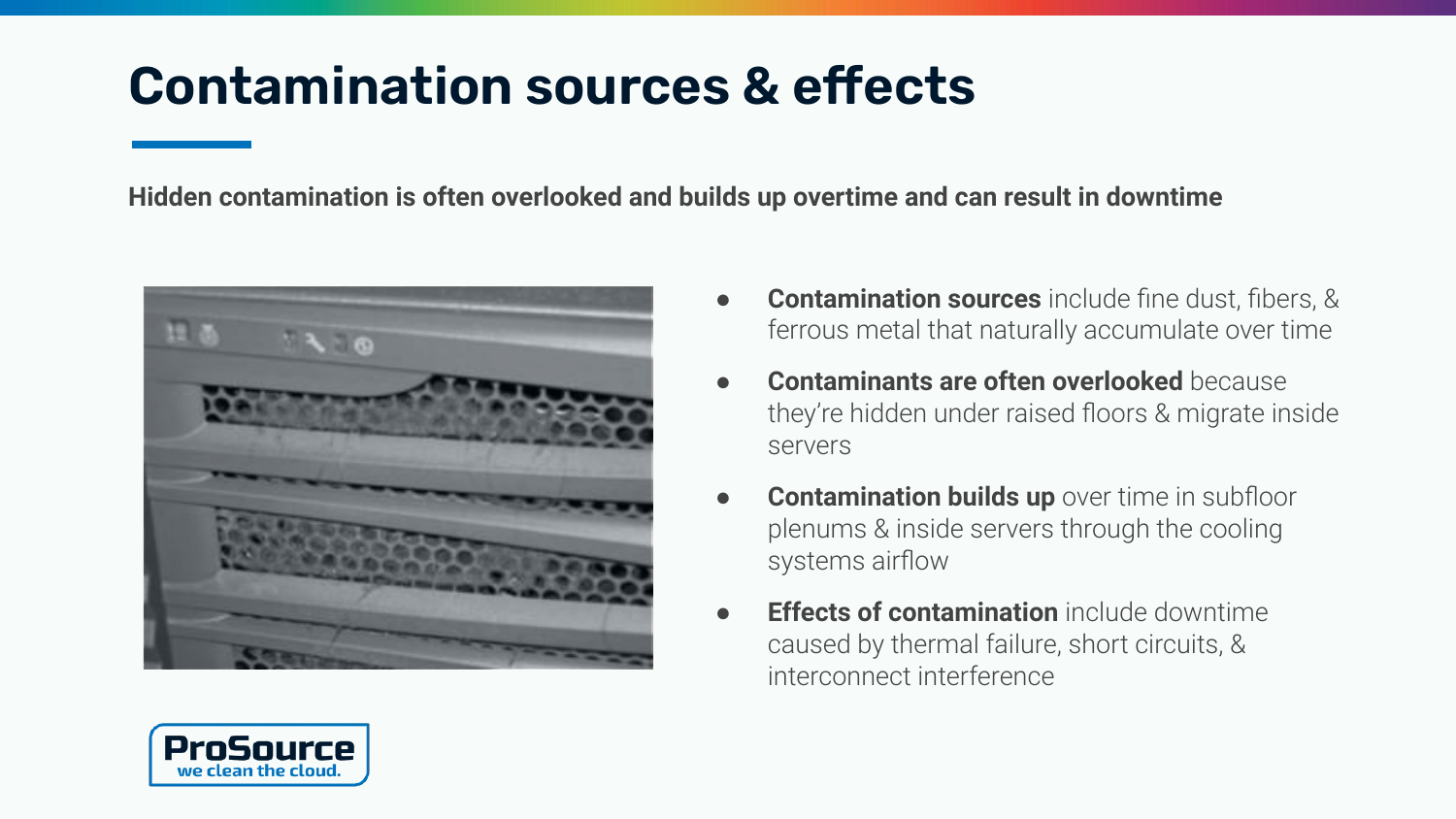## **Prevention & control of contamination**

**Planned maintenance cleanings can prevent and control contamination buildup to avoid downtime**



- **Prevent contamination** by routinely vacuuming & removing harmful contaminants
- **Control contamination** particles from migrating into equipment by preventing buildup in subfloors
- **Avoid downtime** with a routine maintenance program that includes recommended services

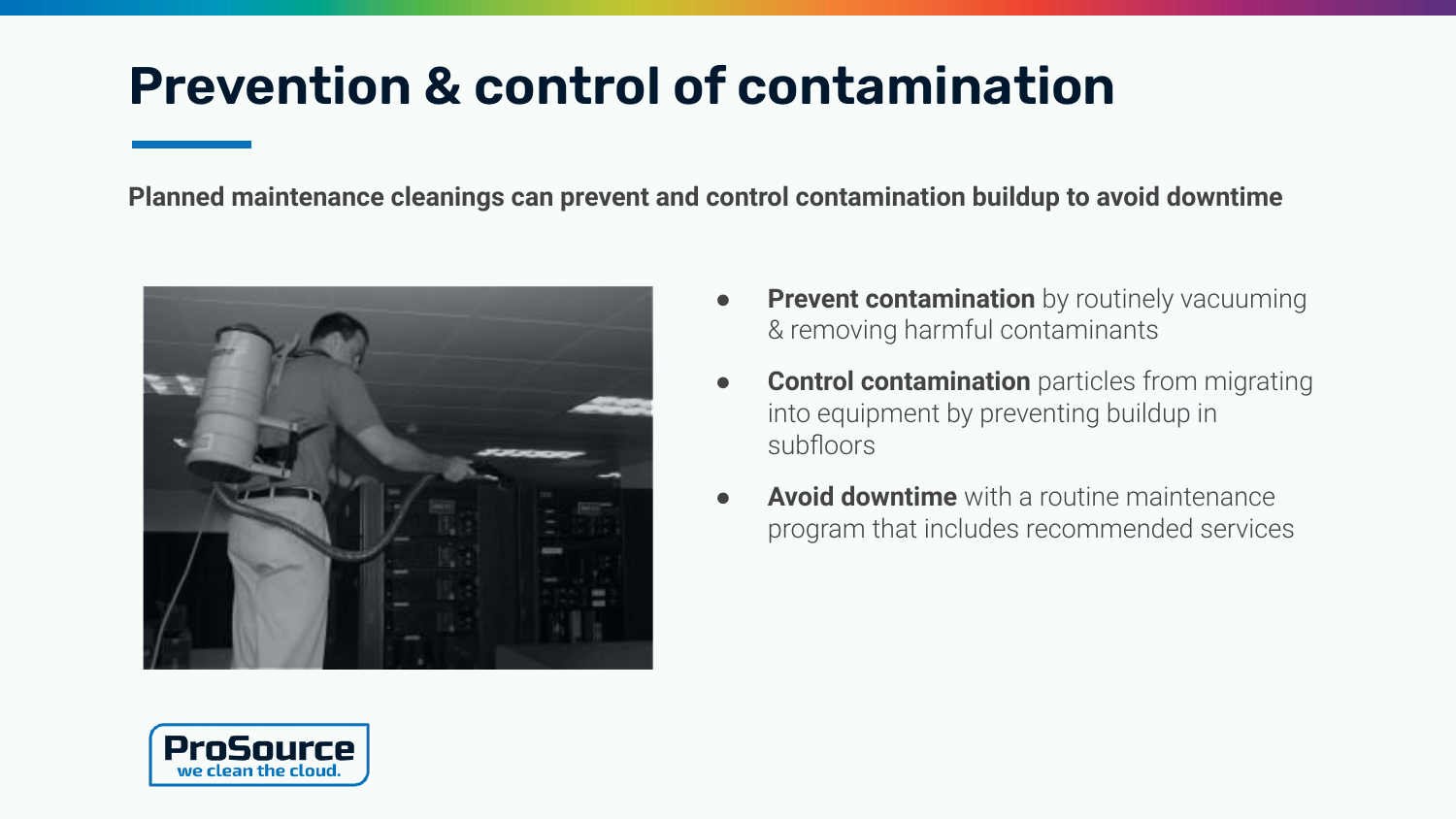# **Prevention & control of contamination**

**Find vendors that use proper equipment, trained personnel, and follow industry standards**



- **Experienced vendors** are focused on data center cleaning & can safely clean your critical areas
- **Proper cleaning equipment** provides the highest capture rates & are safe to operate near servers
- **Trained personnel** understand data centers & use proper cleaning procedures to ensure the highest level of quality
- **Industry standards** include cleaning subfloors, raised floors, equipment, & monitoring airborne contamination

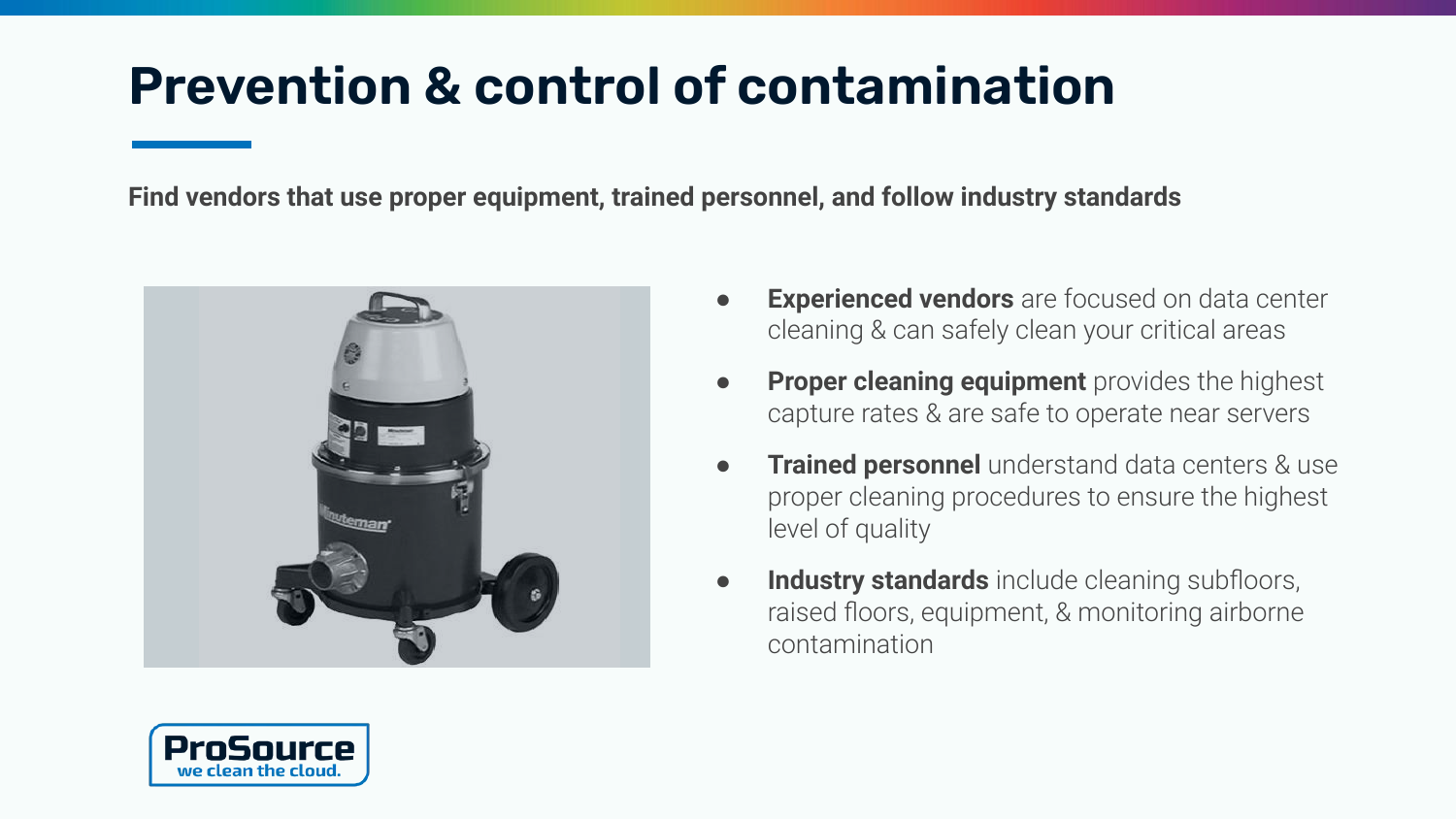## **Industry standards & recommendations**

**Experts recommend routine cleaning of the subfloor, raised floor, equipment, and monitoring contamination**



- **Subfloors** should be vacuumed at least once per year because airflow sweps up built up contamination
- **Raised floors** should be thoroughly cleaned four times per year to restore & prolong their life
- **Equipment** should be vacuumed & wiped clean four times per year to remove contamination
- **Airborne particle counts** should be taken at least once per year, but four times per year is recommended

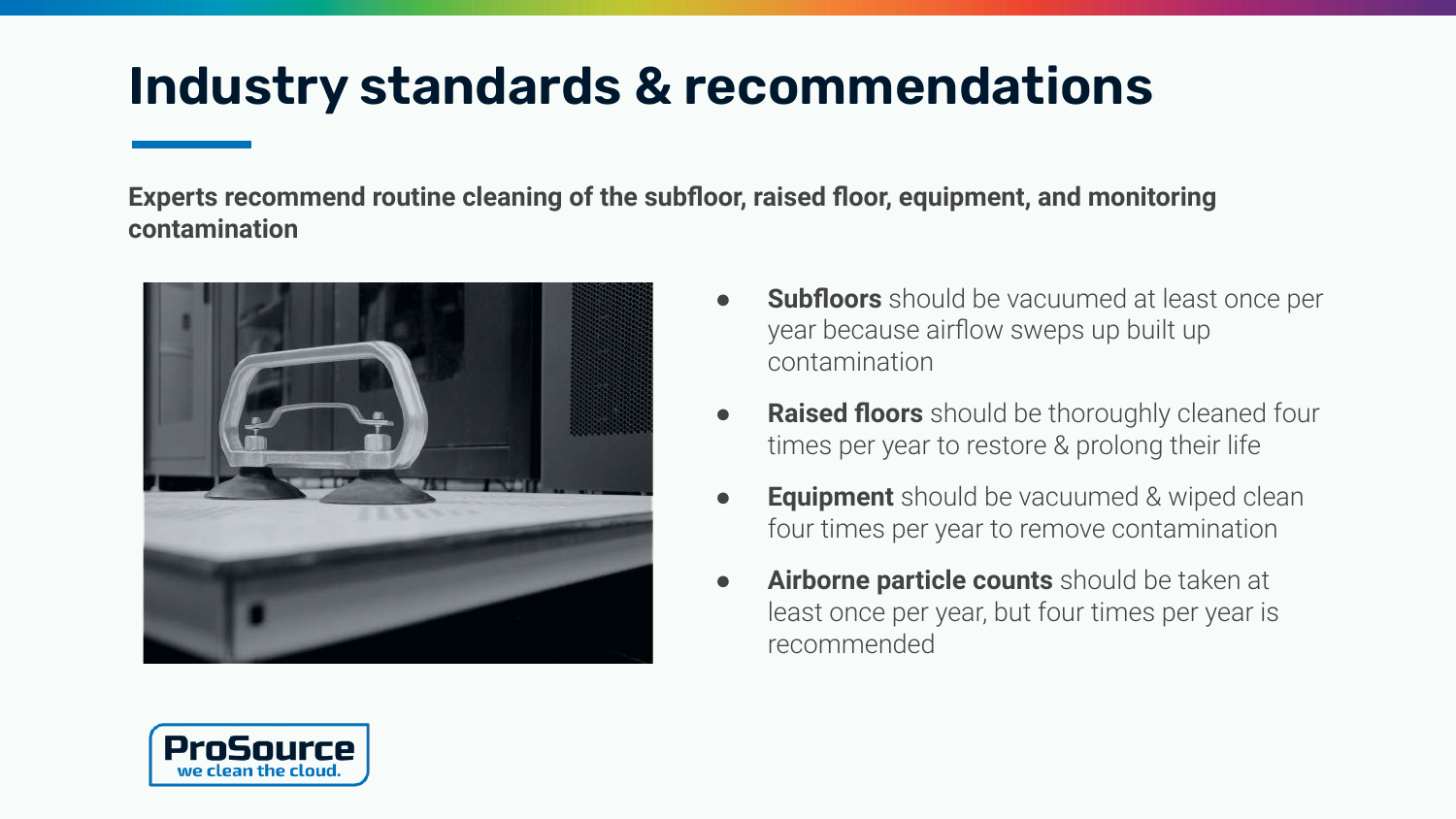#### **What to look for in a vendor**

**Use qualified vendors with trained employees that can meet your needs at all your locations**



- **Customer references** from data centers that can confirm their experience & quality of work
- **Industry certifications** like ADCCP or an equivalent organization that meets ASHRAE guidelines
- **Proper equipment** is used like ULPA-filtered clean room vacuums to ensure quality & safety
- **Trained employees** that understand your critical areas & are background & drug screened
- **Coverage & scheduling flexibility** that meet your maintenance windows for all your locations

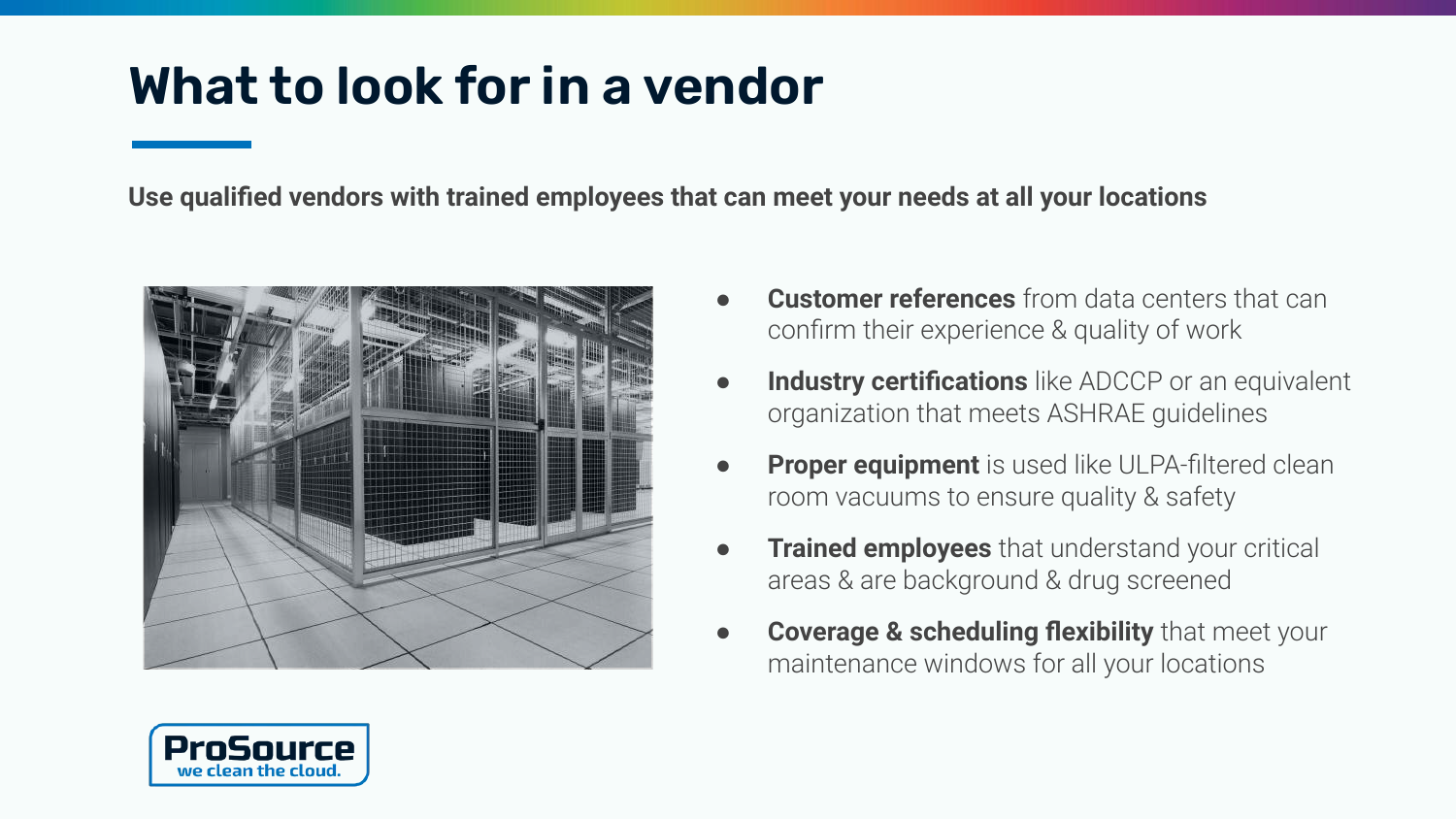#### **Case study**

**A large data center experienced downtime due to a contamination related event**





- **Issue**: small particles accumulated over time in hidden areas under the floor & in servers
- **Solution**: cleaning to remove contaminants from the subfloor, air handlers, cabinets, & server components
- **Results**: several days of business interruption with hundreds of thousands of dollars in downtime & mitigation costs

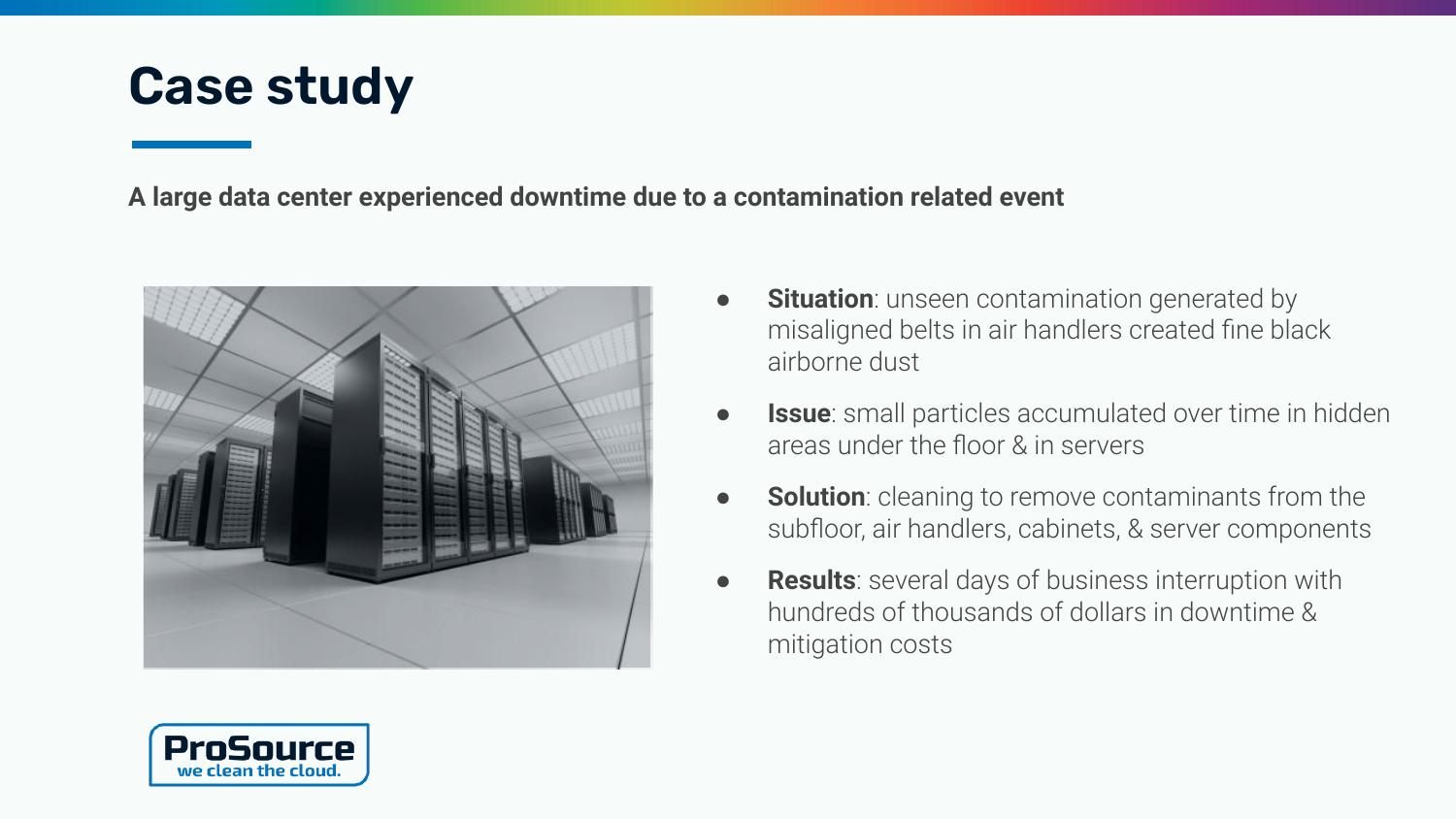#### **Case study**

**25+ years of experience helping facility managers improve and protect their data centers**



- 25+ years of industry experience cleaning data centers & certified by ADCCP
- **Trained regional crews** with consistent pricing & discounts for multiple sites across the US
- **Best-in-class equipment** like ULPA-filtered clean room vacs with shielded motor housings
- **Complete service offering** including data center cleaning, disinfection control, & daily janitorial services